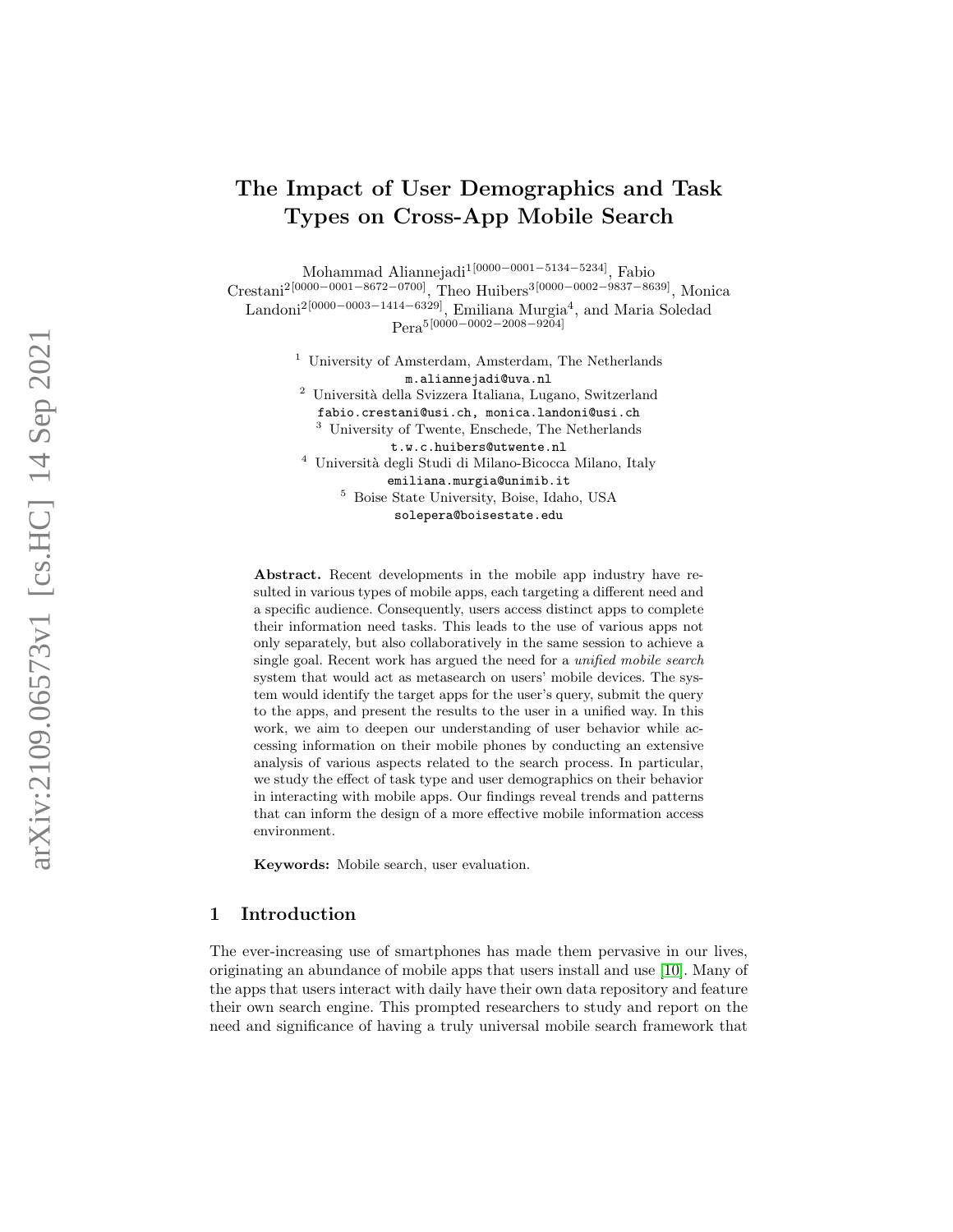would act as a metasearch engine on the device [\[4](#page-10-1)[,3,](#page-9-0)[5\]](#page-10-2). In this case, users could type their search queries in a unique search box and the framework would route the query to relevant apps that could retrieve useful results that would then be displayed in a unified interface. To inform the design of such an engine, it is critical to understand how users interact and access information using different apps. It is also imperative to understand user behavior while accessing different apps on their smartphones, as this plays a crucial role in improving the system.

The high significance of understanding user behavior in relation to various demographic attributes and the prominence of cross-app search in people's lives, motivated us to study how different users interact with different apps as they complete a search task. While the influence of user demographics on web search queries [\[36\]](#page-11-0) and app usage [\[22,](#page-10-3)[39\]](#page-11-1) has been already investigated, to the best of our knowledge no work has looked at cross-app search queries. In this paper, we study the behavior of over 600 users in terms of mobile app usage over 200 search tasks to answer two research questions: RQ1: Do demographic factors condition app usage for search? and, RQ2: Do extrinsic factors impact app usage for search? We analyze the relationship between users' app selection behavior with respect to different demographics characteristics as well as other system-related aspects. In particular, we study age, education, device type, and task type. We observe that all of these dimensions impact the way users complete search tasks on their smartphones.

Trends and patterns emerging from the analysis we conducted reveal the impact that demographic factors have on users' selection to conduct informationseeking tasks; the device and the task type itself also direct app selection. Findings from this work could serve as groundwork informing the design of a personalized metasearch system for mobile devices; they also offer insights that recommender systems could leverage in terms of suggesting suitable apps given the task of choice, in addition to diversification of app selection to complete search tasks on mobile devices.

# 2 Related Work

In this section, we discuss existing literature that offers context to our work. We first emphasize the influence that demographic information has on several areas of study. We then briefly mention existing works focused on mobile app search.

Existing works have emphasized the importance of demographic information from various perspectives [\[16\]](#page-10-4) such as web search [\[36\]](#page-11-0), video consumption [\[35\]](#page-11-2), music [\[20\]](#page-10-5), and mobile app usage [\[22,](#page-10-3)[39\]](#page-11-1). These studies reveal that understanding users' demographics and usage patterns is crucial to provide enhanced service and identify which users to target (e.g., showing ads about family vacations). Weber and Castillo [\[36\]](#page-11-0) studied the behavior of different user segments on web search from various aspects (e.g., income level, education, ethnicity) looking at how demographic aspects affected their search queries and clicks. They demonstrated the high impact that demographics can have on user behavior. This motivated a series of works aiming to predict user demographics based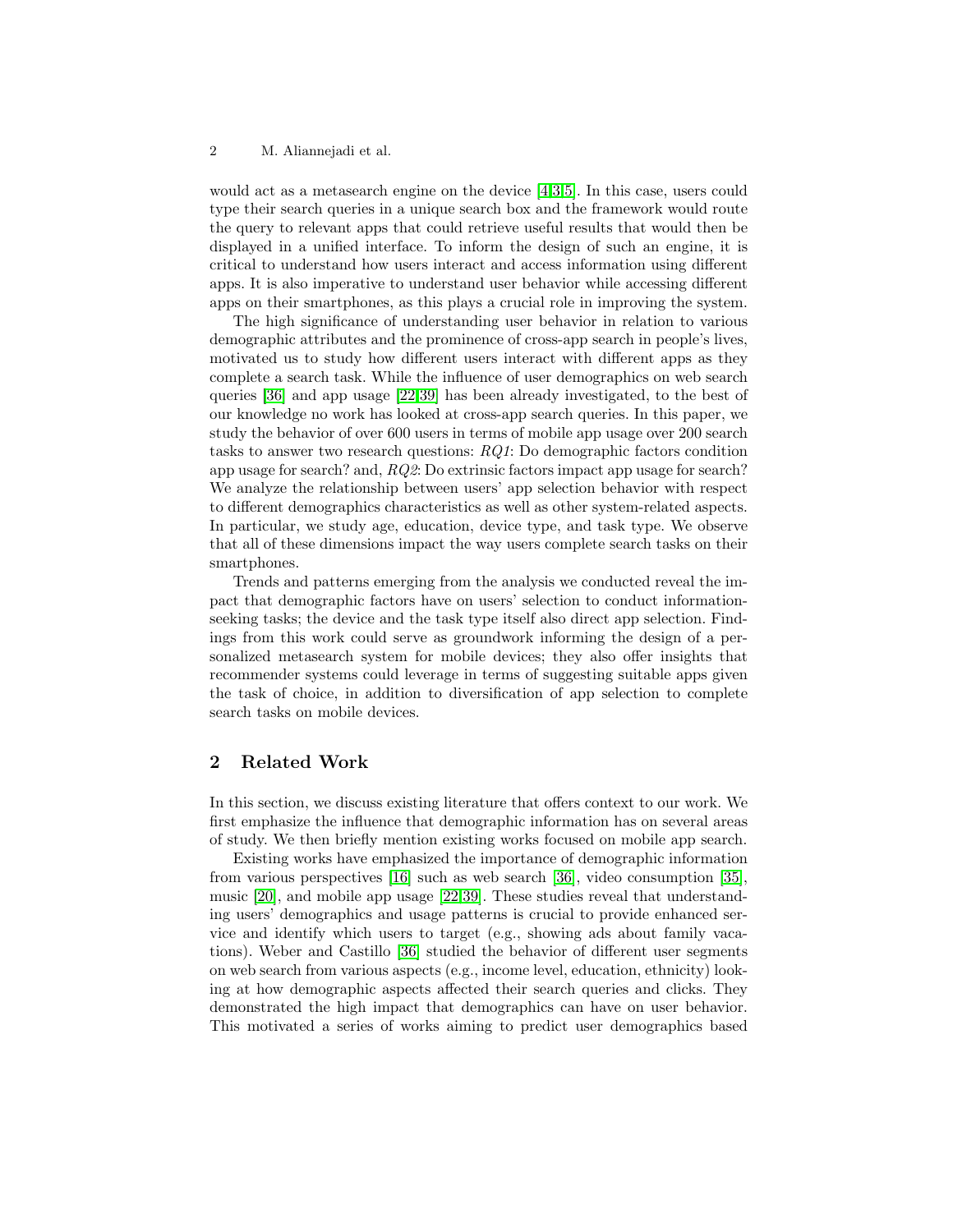on user behavior, and in this context, mobile app usage has been extensively studied [\[22](#page-10-3)[,39\]](#page-11-1).

More closely focusing on mobile search, we start with the study in [\[24\]](#page-11-3), which outlines differences on search behavior observed on mobiles vs desktop Web search. In a similar work, Song et al. [\[30\]](#page-11-4) found a significant difference in search patterns done using iPhone, iPad, and desktop. We also highlight the work by Carrascal and Church [\[7\]](#page-10-6), who examine users' engagement with mobile search and report that in a mobile context, users turn to more apps and that certain app categories are used more intensively. Kamvar et al. [\[18\]](#page-10-7) did a largescale mobile search query analysis, finding mobile search topics were less diverse. Similar studies done in [\[13\]](#page-10-8) and [\[9\]](#page-10-9) compared typed-in queries and spoken queries on mobile devices conducted comparative studies on mobile spoken and typedin queries where they found similar conclusions, i.e., spoken queries are more similar to natural language. Tian et al. [\[32\]](#page-11-5) look into how automatic task segmentation can directly improve mobile search. For instance, the authors discuss how after performing a certain task the probability to formulate a particular query increases [\[32,](#page-11-5)[38\]](#page-11-6).

This work is closely related to our previous studies on unified mobile search [\[4,](#page-10-1)[3,](#page-9-0)[5\]](#page-10-2) where we introduced and studied research on unified mobile search and collected cross-app queries through crowdsourcing, as well as in situ user study. We based our work here on the data collected through an in situ user study and provide further analysis on how users with different demographics interact with applications while searching on mobile devices.

## 3 Methodology

In this section, we describe the data and experiments that we used to address our research questions.

#### 3.1 Data

We use the UniMobile<sup>[6](#page-2-0)</sup> dataset released by Aliannejadi et al.  $[4,8]$  $[4,8]$ . The dataset contains 5,812 cross-app mobile search queries for 206 search tasks spread across multiple task categories. The dataset also includes demographics surveys in which participants provided details about their background, search experience, and preferences. They also answered survey questions aimed at understanding how participants access the Internet and use their phones. In particular, in one question the participants specified the device that they most frequently used to access the Internet. Finally, participants shared whether they use their smartphones primarily for personal reasons or work-related reasons.

The data contains the queries submitted by 625 users located in the United States (400 identified themselves as female, the rest as male). 39% of the participants were aged between 25 to 34, followed by 24% between 35 and 44, and 20%

<span id="page-2-0"></span> $^6$  <https://github.com/aliannejadi/unimobile>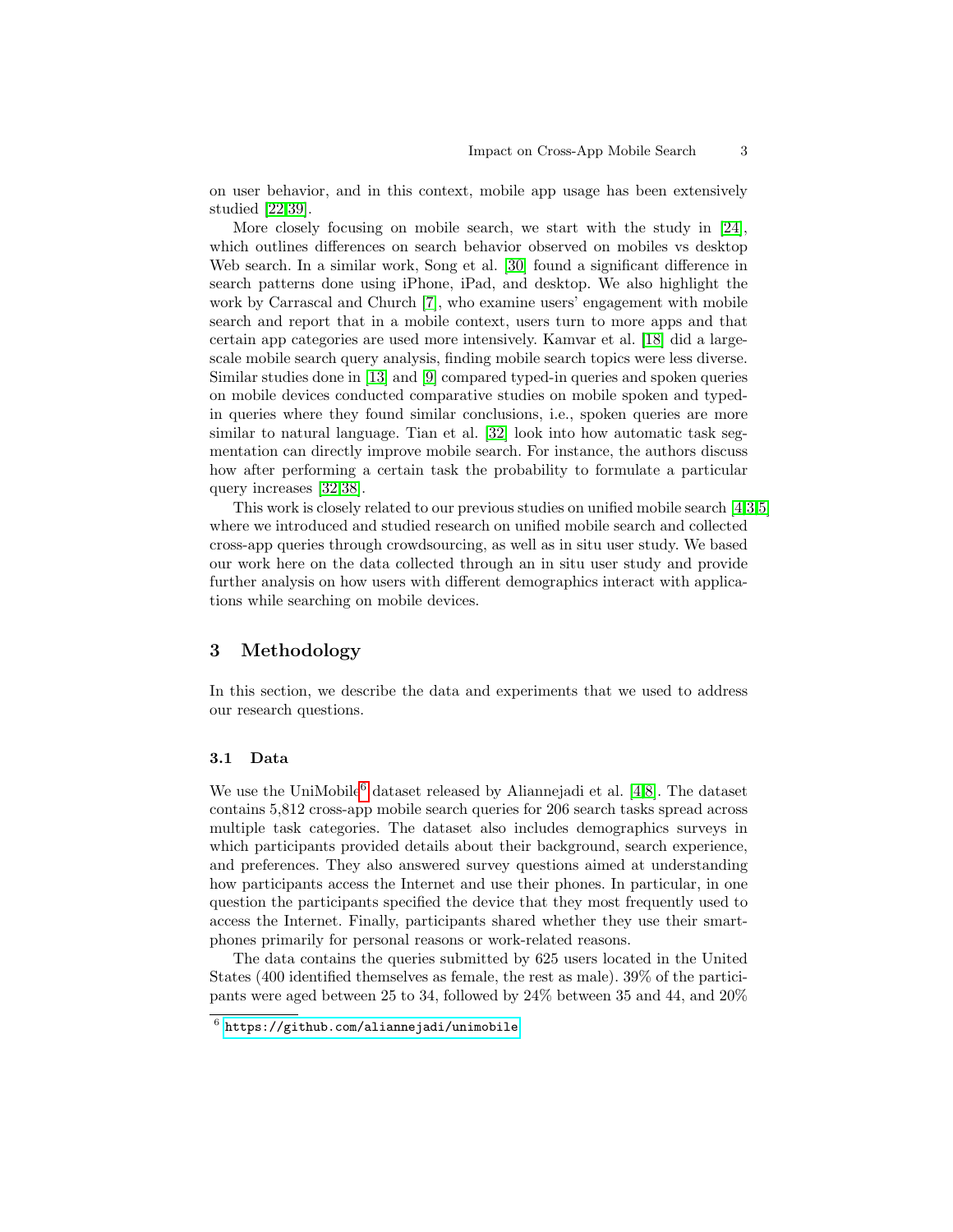between 18 and 24. 17% of the participants were in other age groups. Most participants held a Bachelor's degree (38%), followed by "Some college, no degree" (26%), and Master's degree (16%). The other 20% had other levels of education (e.g., high school and doctorate).

The majority of participants used their smartphones as their primary Internet device (48%), followed by 31% using a Laptop computer, 14% Desktop computer, 5% tablets, and 2% other devices. Most participants stated that they used their smartphones more for personal reasons (71%), 19% about an equal amount for work and personal reasons, and 10% more for work-related reasons.

## <span id="page-3-1"></span>3.2 Experiments

Here, we describe the experiments we designed based on user demographics and task-related measures.

Age. To investigate the effect of users' age on their search behavior, in Figure [1](#page-4-0) we show the distribution of selected apps per age group. We count the total number of unique apps that each participant selects when completing different tasks and plot the distribution of each age group. We hypothesize that users of different age groups use a different range of apps to complete their daily search tasks.

Education. We examine the effect of education from three different perspectives. First, in Figure [2a](#page-5-0) we show the distribution of the total number of unique apps per user. Our hypothesis is that users' educational background plays a role in their app selection. Second, in Figure [2b](#page-5-1) we show the diversity of users selecting apps for different tasks. For each user, we count the number of times they select each app for different tasks. Then, we plot the unique app count per user group (and 95% confidence interval)[7](#page-3-0) . We hypothesize that users' ability and/or tendency to diversify their app selection depends on their level of education. Third, we are interested in finding out if education impacts how much users would "follow the crowd." In other words, we observe whether a user selects an app that the majority of users have also selected for the same task (e.g., if 8 out of 10 users choose Google Search for a task, would a user choose the same app or not?). We show in Figure [2c](#page-5-2) the number of apps that are not in line with the crowd per user (and 95% confidence interval). To determine popular apps for a given task, we first assume that the number of app selections follows a normal distribution. Then, we consider apps that fall into the  $25<sup>th</sup>$  quantile as rare, i.e., non-popular. If a user chooses one of the popular apps for a given task, we treat this as a follow-the-crowd selection and dismiss it in our counts. Instead, if a user selects one of the "rare" apps, we include that in our computation.

Device. We plot in Figure [3a](#page-6-0) app usage across devices used to access the Internet, whereas in Figure [3b](#page-6-1) we capture how many apps users choose to complete different tasks with (and 95% confidence interval). Our hypothesis is that the preferred device to access the Internet influences the user's behavior.

<span id="page-3-0"></span><sup>7</sup> Estimated via empirical analysis of a Bootstrap sampling with 1,000 resamples.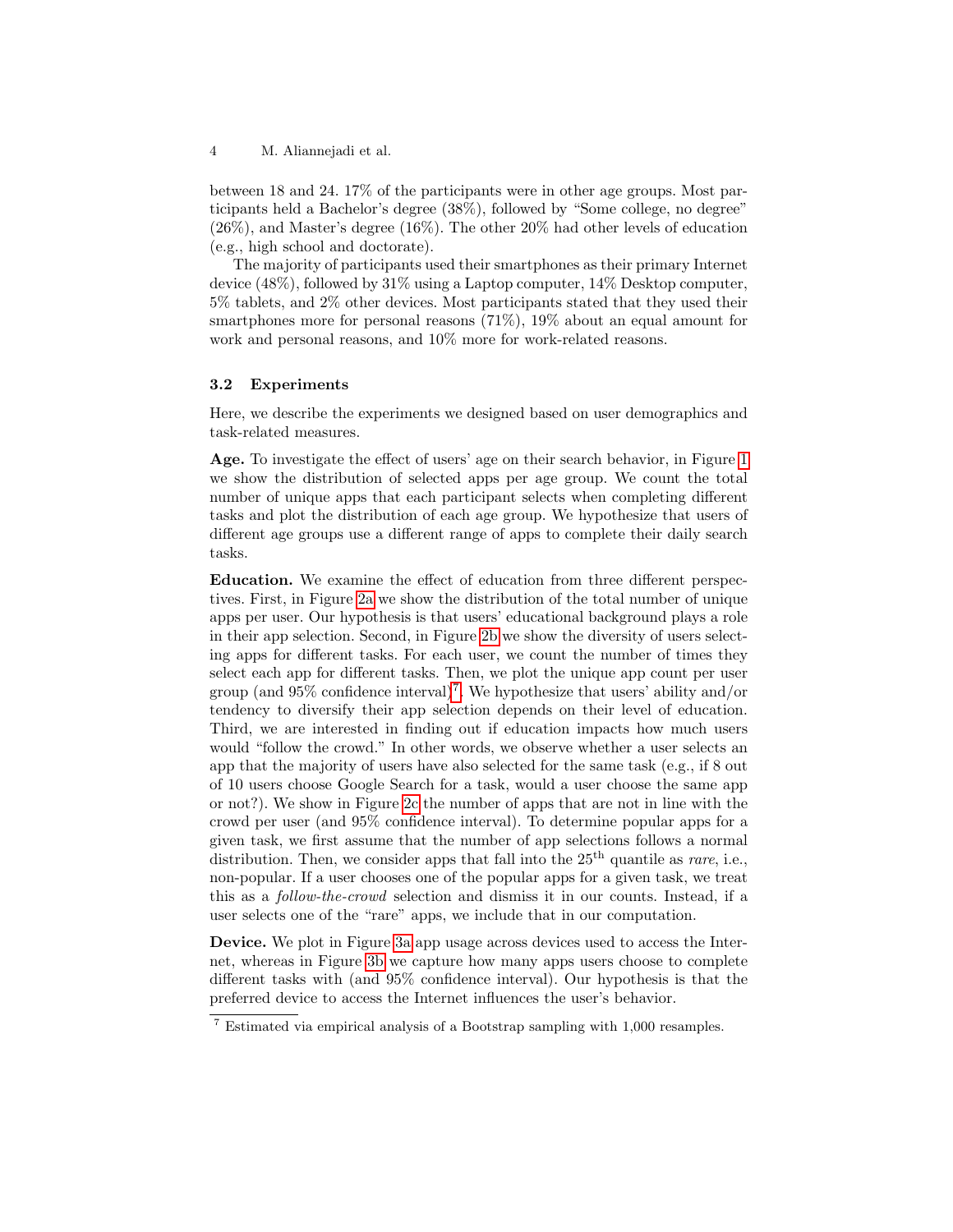Task. We study task impact in two different experiments. First, we compute how many unique apps participants choose to complete the same task. We group the search tasks by their category label (labeled by three expert annotators) and plot unique app distribution in Figure [4.](#page-7-0) Second, we analyze Figure [5,](#page-9-1) in which we depict how users' preference for smartphone use impacts their behavior. In this figure, we group users by their preferred use of smartphones, i.e., personal or work reasons.

Significance Testing. To determine significant differences we conduct the onesided ANOVA  $(p < 0.001)$  test.

## 4 Results and Analysis

Here we discuss the results of the experiments described in Section [3.2,](#page-3-1) along with other factors that can offer context to our analysis. Unless otherwise noted, reported results are significant.

Age. As captured in Figure [1,](#page-4-0) younger users (18 to 44) tend to use a broader selection of apps when searching for information. This was anticipated, as older adults (45 or older) are known to be less prone to downloading and using new apps [\[28\]](#page-11-7). Further, our results align with those reported by Gordon et al. [\[12\]](#page-10-11), regarding older adults using fewer apps. Overall, the distribution of selected apps across different age groups serves as evidence to validate our hypothesis, as indeed users in varying age groups turn to a different range of apps to complete their daily search tasks.

<span id="page-4-0"></span>

Fig. 1: Number of apps used to complete search tasks across different age groups.

Education. We posit that users' educational background could impact the manner in which they engage with mobile apps. It is evident from Figure [2a](#page-5-0) that education background plays a role: users with a professional degree or doctorate mostly turn to a single app, a number that increases to 4 and 5 for users with a Master's degree and Bachelor's degree, respectively. This could be due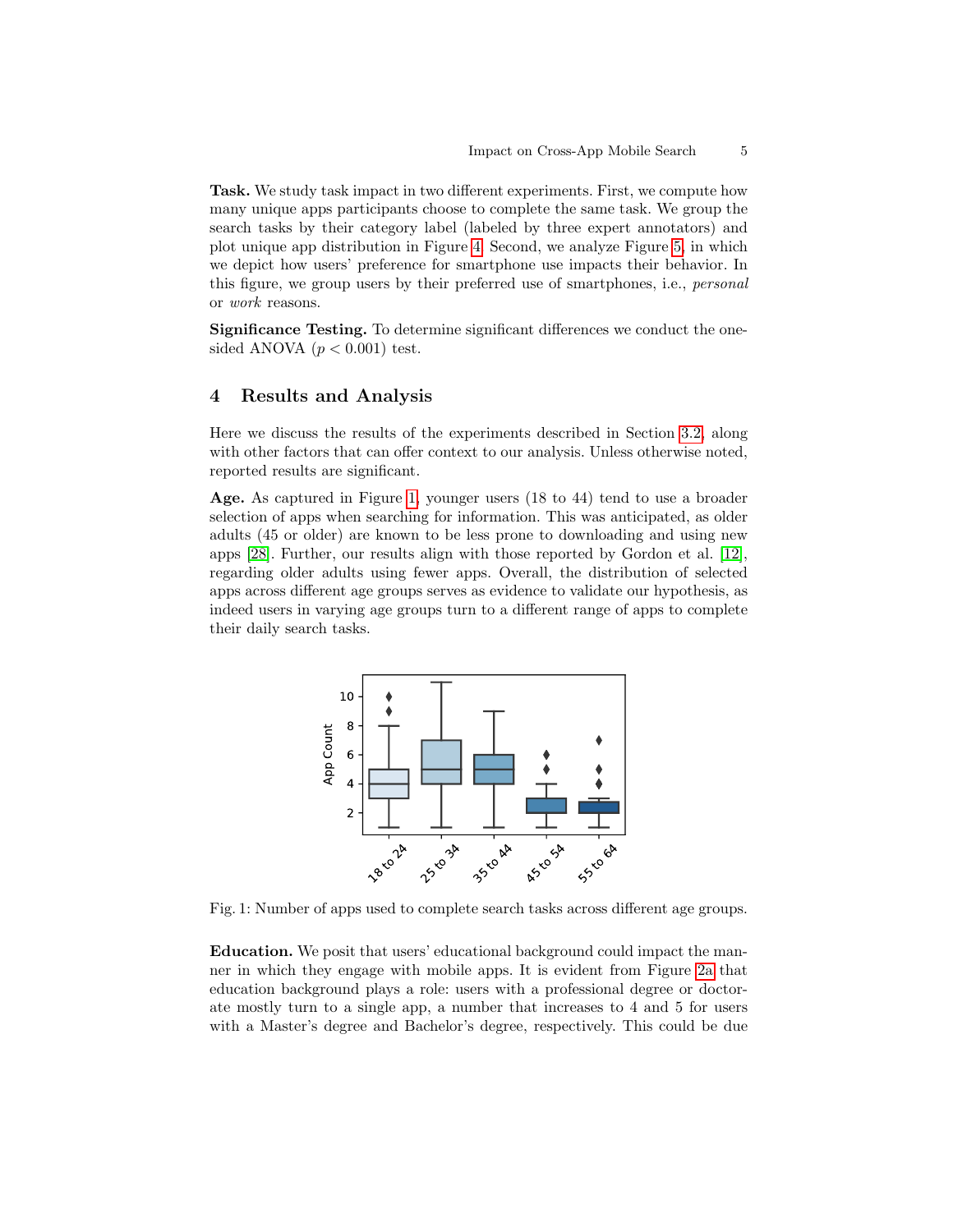to multiple reasons such as less tendency to switch between apps, or having a "go-to" app for all tasks. For example, as reported by Wai et al. [\[33\]](#page-11-8), bachelors are known to use a broad range of apps for learning purposes. Thus it is not unexpected to find that they choose more range of apps for searching, given their exposure to varied apps. Figure [2b](#page-5-1) helps us answer this question as it shows how often users with different educational backgrounds choose a certain app, thus indicating how diverse each group is in selecting apps. We see that indeed users with a Ph.D. degree tend to be less diverse in their selection of apps since they complete more tasks with the same app. On the other hand, we see that users with a Professional degree tend to submit fewer queries to the same app.

We also study how much one's educational background can impact the selection of Rare Apps, i.e., apps that other users choose less frequently to complete the same task. We see in Figure [2c](#page-5-2) that the rate of choosing rare apps significantly correlates with educational background. In this case, the higher the education, the more rare apps the users select. This could be due to the complexity of the tasks undertaken by users who possess higher educational backgrounds. Together, Figures [2a,](#page-5-0) [2b,](#page-5-1) and [2c](#page-5-2) complement each other to paint a picture of how many unique choices each user group has, and how is the distribution of queries that they submit. For example, Ph.D. and Professional users select a similar number of unique apps to complete their search tasks (Figure [2a\)](#page-5-0), however, most of the queries of Ph.D. participants are submitted to a few apps (Figure [2b\)](#page-5-1) and Ph.D. participants are very selective in the apps they choose as they have the highest rate of rare app usage (Figure [2c\)](#page-5-2).

<span id="page-5-0"></span>

<span id="page-5-2"></span><span id="page-5-1"></span>Fig. 2: Impact of educational background on app selection and usage.

Device. We turn to Figure [3](#page-6-2) for trends related to the primary device used for Internet access. It is evident from Figure [3a](#page-6-0) that the device used to access the Internet significantly impacts the number of distinct apps users turn to seek information. For example, the highest number of unique apps chosen is among smartphone users, whereas the lowest is among Desktop users. This is expected, based on recent statistics indicating that users spend more time on smartphones than Desktops; 90% of the time spent on smartphones is on apps [\[29,](#page-11-9)[1,](#page-9-2)[17\]](#page-10-12). Moreover, we see in Figure [3b](#page-6-1) that smartphone users show less tendency towards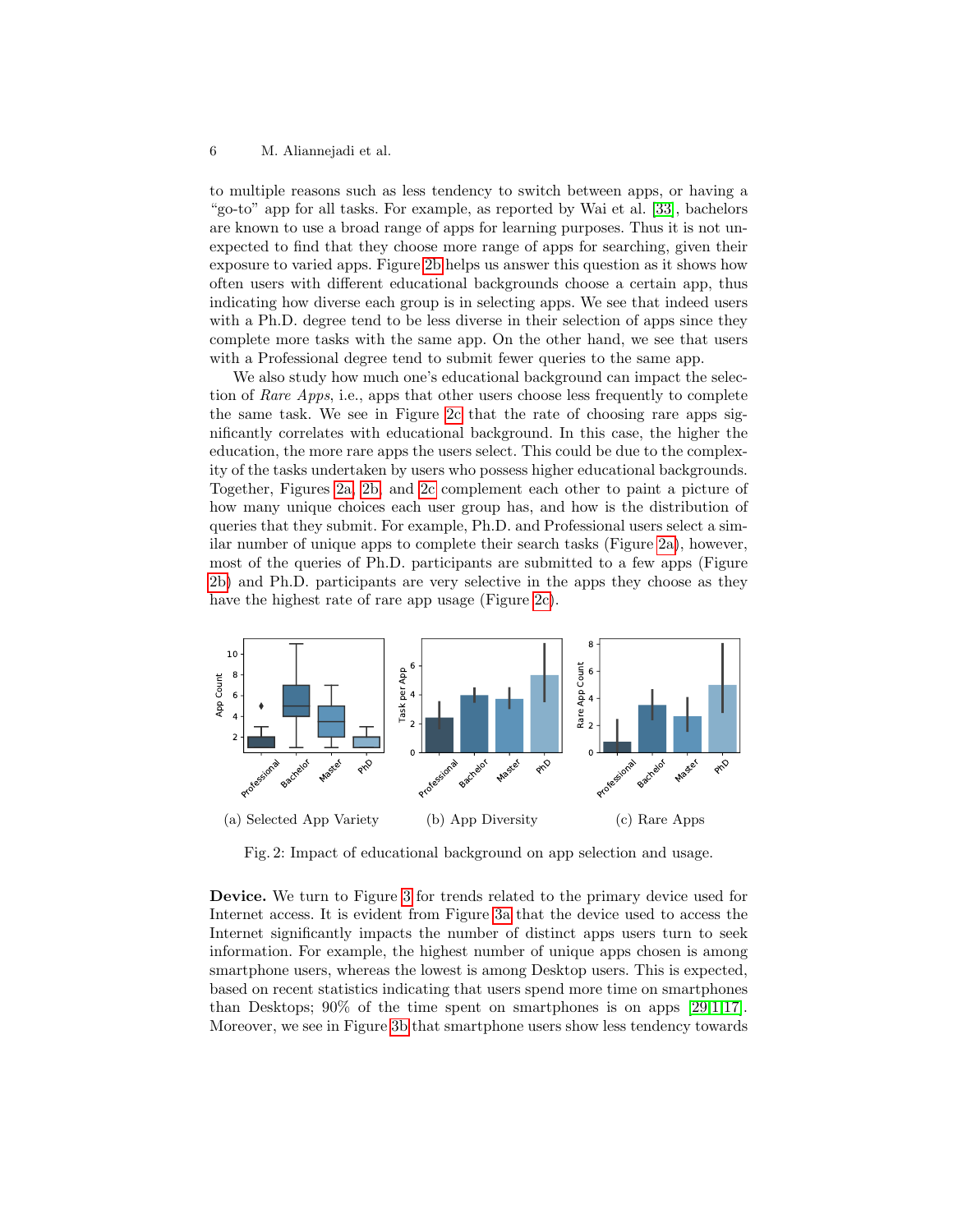diversifying their app selections (i.e., they submit more queries to fewer apps), as opposed to other users. Perhaps this is because they are more used to minimizing their search effort. Also, such users often access their smartphones in various contexts with fragmented attention [\[15,](#page-10-13)[2\]](#page-9-3), which can affect their choice of apps.

<span id="page-6-2"></span><span id="page-6-0"></span>

<span id="page-6-1"></span>Fig. 3: Impact of primary device used for Internet access on selected apps.

Task. We aim to understand two different aspects of the impact of task on user's behavior, i.e., personal vs. work reasons and task type. Figure [5](#page-9-1) shows the impact of users' search app preferences when using their smartphones mainly for personal or work purposes. We see that the more participants use their phones for personal reasons, the more apps they choose to complete their search tasks. We attribute this to the variety of tasks that they can perform for personal reasons, which exceed those for work purposes that are generally more focused. Also, the existence of several personal apps such as instant messaging and social networking implicitly increases their choices. In order to understand this aspect better, we plot in Figure [4](#page-7-0) the number of selected apps per task category. In this figure, we see that task type significantly impacts the user's behavior in terms of the apps they choose to complete the task. Interestingly we see that News and General Information categories exhibit the least number of apps, suggesting the existence of dominant apps for these categories (i.e., Google Search). However, for other task types, we observe a higher number of apps. Also, we see a larger range of app count for some task types (e.g., File), suggesting that there is a personal effect involved while completing these types of tasks, some users choosing multiple apps for these tasks while other users selecting fewer apps.

## 5 Discussion and Implications

We conclude our study by further discussing our findings and the design implications we get from them. Our discussion covers specifically how task categorization and complexity should be incorporated into the design process. Furthermore, we argue that design for users of certain age groups should be considered. This can be in the form of enhanced app switching mechanisms or app recommender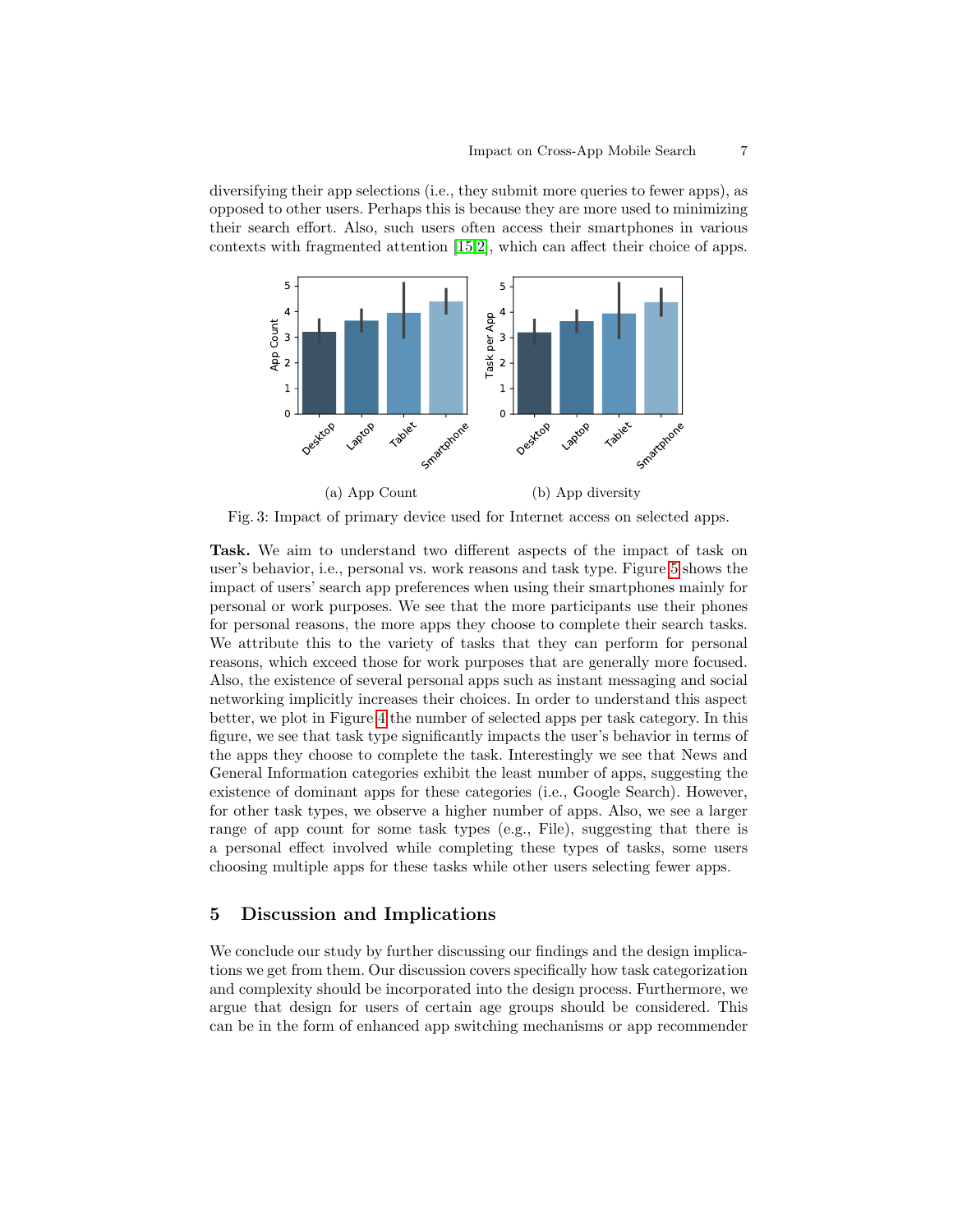<span id="page-7-0"></span>

Fig. 4: Impact of task type on the number of apps.

systems. Finally, we point out how various contextual factors can impact user's performance and the need for further study to uncover that.

It is of note that the current iteration of our work overlooks the two tail ends of the use spectrum, children and older adults. Both of these populations have varied levels of expertise and access when it comes to information seeking, smartphone use, and Internet access [\[14,](#page-10-14)[31\]](#page-11-10). This would suggest the need to expand our study to understand all users, not just mainstream ones. Further, it is of interest to study search tasks categories across specific use cases, for example, apps used for health information seeking [\[25\]](#page-11-11) and learning [\[11\]](#page-10-15), as aspects inherent to the use case could open up other areas of analysis, complementing the dimensions considered in this study, to further understand search behavior across apps. Demographic factors such as age and education clearly influence mobile app choice for search. Recommender systems could support users in their choice of the app given a specific search task, yet making available demographic profiles to these recommender systems could result in posing "undesirable privacy risk" [\[34\]](#page-11-12); further recommendation algorithms should simultaneously account for apps' permissions and users' interests and needs [\[26\]](#page-11-13), which is a non-trivial task. If we consider younger demographics, while recommender systems could indeed aid users' selection of suitable apps to turn to complete a given task, research has demonstrated that children favor knowing the source of the recommendations if they are to trust and take advantage of them [\[27\]](#page-11-14); in their case, additional developmental traits and external factors are also a must to consider for recommendation purposes [\[23\]](#page-10-16), which results in complex design requirements. Therefore, we leave further exploration of this direction for future work.

As noted by Tian et al. [\[32\]](#page-11-5), task categorization could be leveraged to improve mobile services. In our case, findings related to task categorization complemented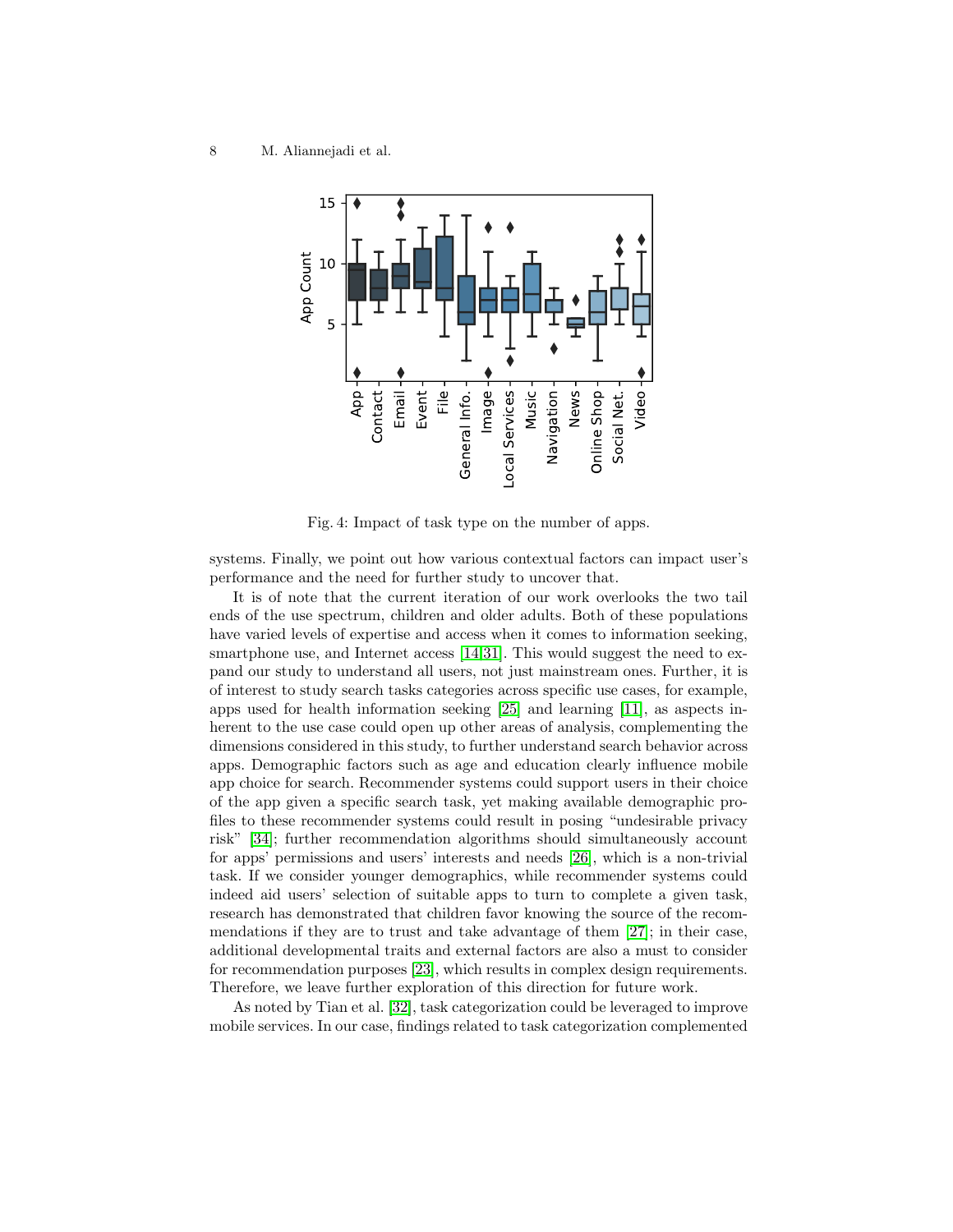by demographic information could provide predictive contexts to improve mobile search, allowing " for a more personalized and engaging experience" [\[32\]](#page-11-5).

When exploring the design space defined by our analysis, we recognize a few dimensions worth of notice: the type and complexity of the task, the effort the user is willing to put in the discovery, assessment, selection, and in case combination of suitable apps to reduce task complexity (minimum, medium and high), and the motivation for running the search (work or not). The task complexity dimension is well studied in literature and classified as an objective factor in the definition by Wildemuth et al. [\[37\]](#page-11-15), who state that the task complexity is determined by the uncertain nature of the task and of the information need behind it. Also, motivation is a well-researched dimension as it is closely linked with relevance, being a "characteristic of all of the subjective types of relevance." [\[6\]](#page-10-17). The app-related dimension is equally subjective and in need of further study as it accounts for a number of factors: the knowledge and degree of familiarity of the user with the available apps, the willingness to take control and engage in the selection and combination process of the apps providing the best performance, as well as the interest in finding particular apps specific to a task. That would push us to explore solutions where according to the complexity and type of the task together with the effort required to deal with it, and the motivations behind the search, users would be more or less inclined to give up control and instead trust a system to select and combine apps in order to get the best search performance.

The work reported in [\[32\]](#page-11-5) goes in this direction when they report mobile user behaviors similar to those we have discussed here in terms of engagement with multiple apps, and suggest that in the future "intelligent switching interfaces" would provide mobile users better search experiences. Still, we believe more study is necessary in order to better understand which apps are better suitable for which tasks and group of users. A good starting point is a work by Liu et al. [\[21\]](#page-10-18) who already provide some preliminary results to be expanded for aiming at a more encompassing taxonomy on demographic and task to predict user choice in the context of mobile search. While [\[19\]](#page-10-19) let us explore the combination of tasks and demographics into context to inform future recommending systems.

## 6 Conclusions and Directions for Future Work

Based on our analysis we can answer both RQ1 and RQ2 positively and provide some useful insights into the demographic and the extrinsic factors that condition the use of apps for search. Respectively age and education and type of device and task. Some of our findings were to be expected, e.g. younger users tend to use a broader selection of apps when searching for information and the highest number of unique apps chosen is among smartphone users. Others, such that the higher the education, the more rare apps the users select, and that the more participants use their phones for personal reasons, the more apps they choose to complete their search tasks, provide an original insight. How these factors influence each other is still to be fully studied, as for instance smartphone users often access their devices with fragmented attention [\[15\]](#page-10-13) and this affects the complexity of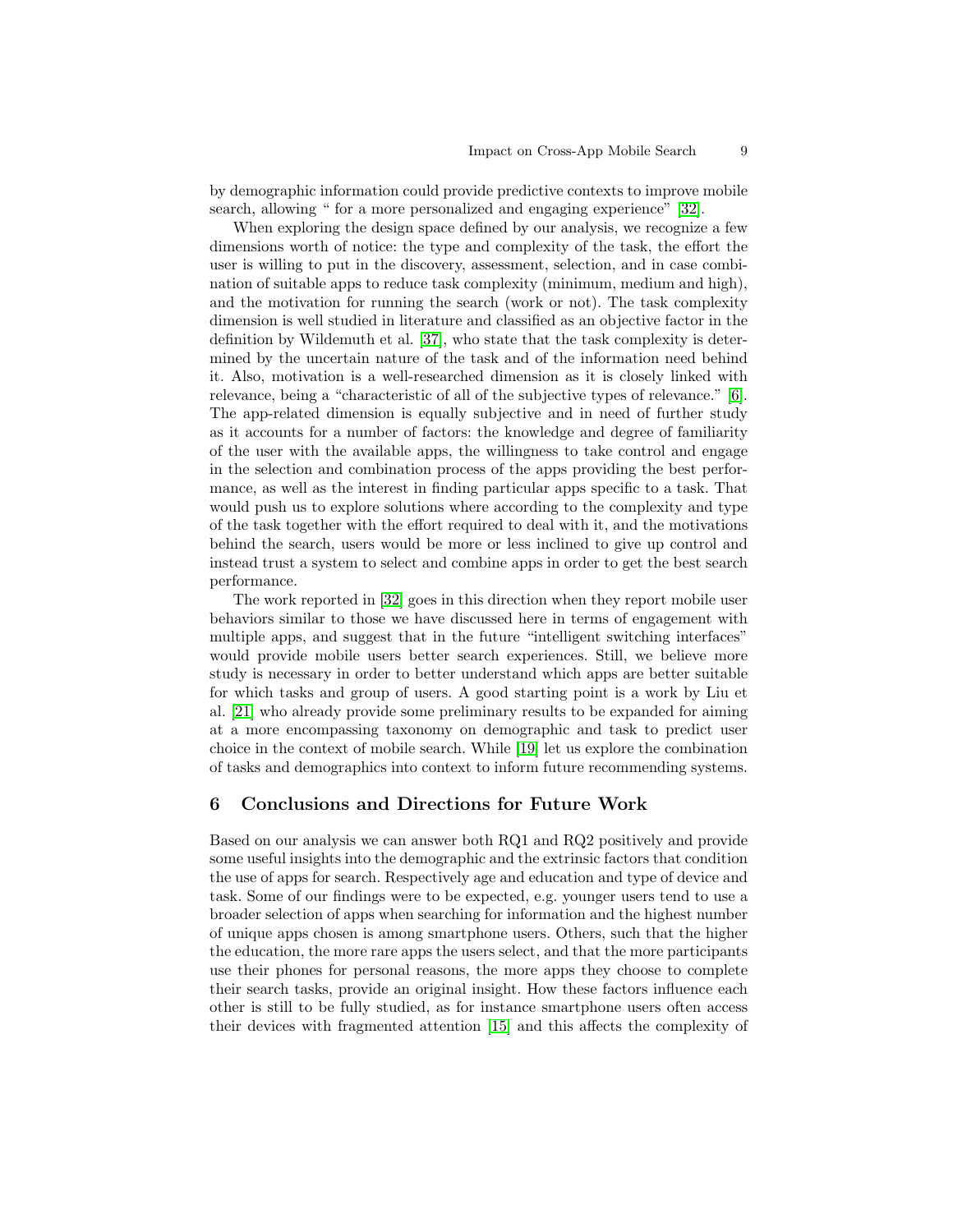<span id="page-9-1"></span>

Fig. 5: App variety on smartphones across the personal-work spectrum. In this case, 1 indicates personal use more than work; in contrast, 7 denotes work use more than personal.

tasks they could engage with successfully. Therefore, we need to explore further the role played by task types in the selection of apps for search beyond the personal vs. work dichotomy, perhaps by focusing on task complexity instead. Starting from finding out why users do not trust apps for search to perform complex tasks and how we can change this attitude by providing users with better support when performing complex searches using smartphones.

We need to look more closely at differences across work-related tasks as these could be linked to time pressure, fragmented attention, overall higher task complexity, and less tolerance to failure. That in turn will modify the design space making time and relevance the two dominant dimensions while pushing for more control to be left to users that could benefit from a unified mobile search and recommendation framework. Hence, in the future, we plan to conduct a field study in which users would complete mobile search tasks under various conditions and contexts, allowing us to study the impact of various contextual factors.

# References

- <span id="page-9-2"></span>1. Mobile vs. desktop internet usage (latest 2020 data), [https://www.](https://www.broadbandsearch.net/blog/mobile-desktop-internet-usage-statistics#) [broadbandsearch.net/blog/mobile-desktop-internet-usage-statistics#](https://www.broadbandsearch.net/blog/mobile-desktop-internet-usage-statistics#)
- <span id="page-9-3"></span>2. Aliannejadi, M., Harvey, M., Costa, L., Pointon, M., Crestani, F.: Understanding mobile search task relevance and user behaviour in context. In: CHIIR. pp. 143– 151. ACM (2019)
- <span id="page-9-0"></span>3. Aliannejadi, M., Zamani, H., Crestani, F., Croft, W.B.: In situ and context-aware target apps selection for unified mobile search. In: CIKM. pp. 1383–1392. ACM (2018)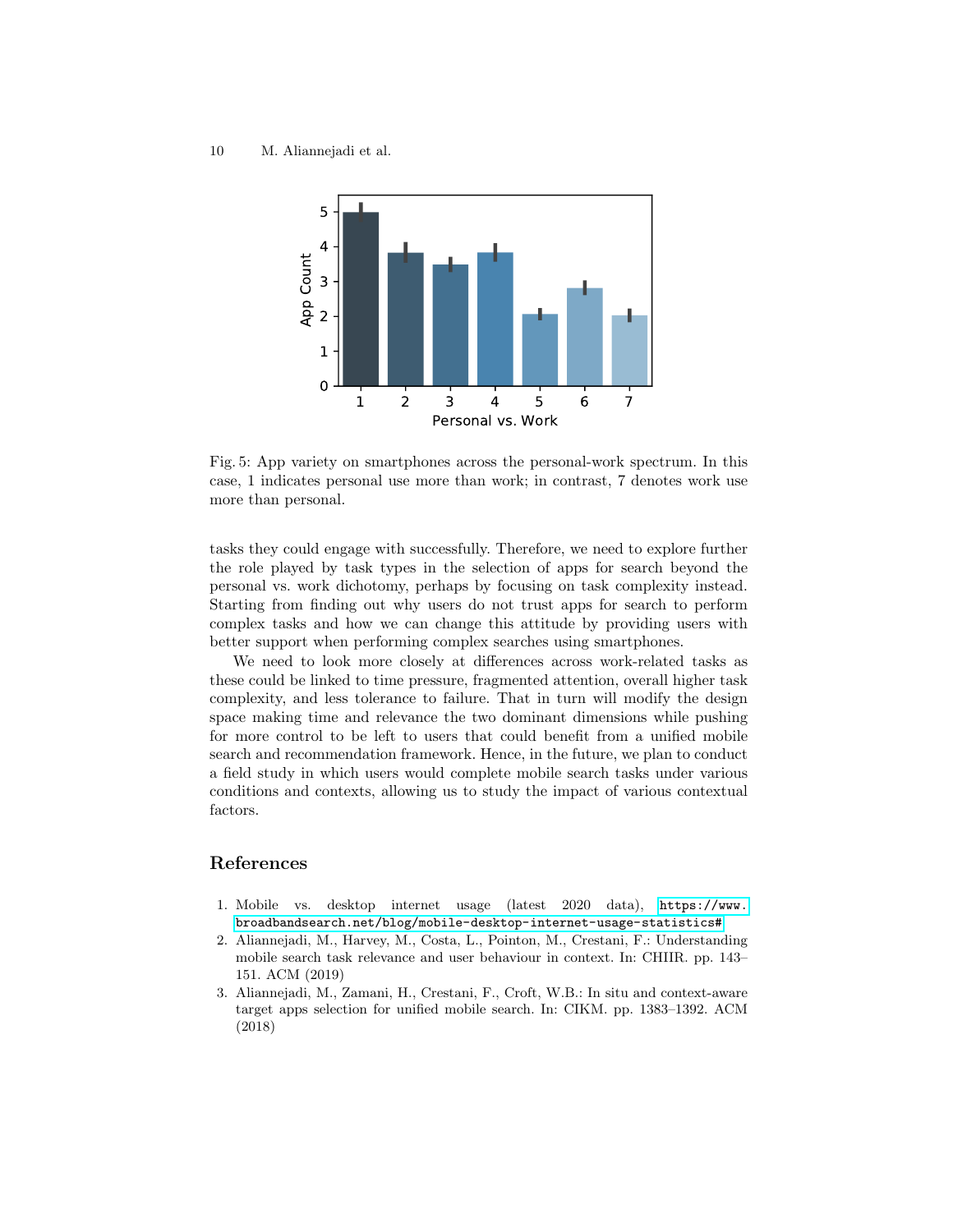- <span id="page-10-1"></span>4. Aliannejadi, M., Zamani, H., Crestani, F., Croft, W.B.: Target apps selection: Towards a unified search framework for mobile devices. In: SIGIR. pp. 215–224. ACM (2018)
- <span id="page-10-2"></span>5. Aliannejadi, M., Zamani, H., Crestani, F., Croft, W.B.: Context-aware target apps selection and recommendation for enhancing personal mobile assistants. CoRR abs/2101.03394 (2021)
- <span id="page-10-17"></span>6. Borlund, P.: The concept of relevance in ir. Journal of the American Society for information Science and Technology 54(10), 913–925 (2003)
- <span id="page-10-6"></span>7. Carrascal, J.P., Church, K.: An in-situ study of mobile app & mobile search interactions. In: Proceedings of the 33rd Annual ACM Conference on Human Factors in Computing Systems. pp. 2739–2748 (2015)
- <span id="page-10-10"></span>8. Costa, L., Aliannejadi, M., Crestani, F.: A tool for conducting user studies on mobile devices. In: CHIIR. pp. 462–466. ACM (2020)
- <span id="page-10-9"></span>9. Crestani, F., Du, H.: Written versus spoken queries: A qualitative and quantitative comparative analysis. JASIST 57(7), 881–890 (2006)
- <span id="page-10-0"></span>10. Crestani, F., Mizzaro, S., Scagnetto, I.: Mobile Information Retrieval. Springer Briefs in Computer Science, Springer (2017)
- <span id="page-10-15"></span>11. Domingo, M.G., Garganté, A.B.: Exploring the use of educational technology in primary education: Teachers' perception of mobile technology learning impacts and applications' use in the classroom. Computers in Human Behavior 56, 21–28 (2016)
- <span id="page-10-11"></span>12. Gordon, M.L., Gatys, L., Guestrin, C., Bigham, J.P., Trister, A., Patel, K.: App usage predicts cognitive ability in older adults. In: Proceedings of the 2019 CHI Conference on Human Factors in Computing Systems. pp. 1–12 (2019)
- <span id="page-10-8"></span>13. Guy, I.: Searching by talking: Analysis of voice queries on mobile web search. In: SIGIR. pp. 35–44 (2016)
- <span id="page-10-14"></span>14. Hargittai, E., Piper, A.M., Morris, M.R.: From internet access to internet skills: digital inequality among older adults. Universal Access in the Information Society 18(4), 881–890 (2019)
- <span id="page-10-13"></span>15. Harvey, M., Pointon, M.: Searching on the go: The effects of fragmented attention on mobile web search tasks. In: SIGIR. pp. 155–164. ACM (2017)
- <span id="page-10-4"></span>16. Hinds, J., Joinson, A.N.: What demographic attributes do our digital footprints reveal? a systematic review. PloS one 13(11), e0207112 (2018)
- <span id="page-10-12"></span>17. Johnson, J.: Daily time spent online by device 2021 (Jan 2021), [https://www.](https://www.statista.com/statistics/319732/daily-time-spent-online-device/) [statista.com/statistics/319732/daily-time-spent-online-device/](https://www.statista.com/statistics/319732/daily-time-spent-online-device/)
- <span id="page-10-7"></span>18. Kamvar, M., Baluja, S.: A large scale study of wireless search behavior: Google mobile search. In: CHI. pp. 701–709 (2006)
- <span id="page-10-19"></span>19. Karatzoglou, A., Baltrunas, L., Church, K., Böhmer, M.: Climbing the app wall: enabling mobile app discovery through context-aware recommendations. In: Proceedings of the 21st ACM international conference on Information and knowledge management. pp. 2527–2530 (2012)
- <span id="page-10-5"></span>20. Krismayer, T., Schedl, M., Knees, P., Rabiser, R.: Predicting user demographics from music listening information. Multim. Tools Appl. 78(3), 2897–2920 (2019)
- <span id="page-10-18"></span>21. Liu, B., Wu, Y., Gong, N.Z., Wu, J., Xiong, H., Ester, M.: Structural analysis of user choices for mobile app recommendation. ACM Transactions on Knowledge Discovery from Data (TKDD) 11(2), 1–23 (2016)
- <span id="page-10-3"></span>22. Malmi, E., Weber, I.: You are what apps you use: Demographic prediction based on user's apps. In: ICWSM. pp. 635–638. AAAI Press (2016)
- <span id="page-10-16"></span>23. Murgia, E., Landoni, M., Huibers, T., Fails, J.A., Pera, M.S.: The seven layers of complexity of recommender systems for children in educational contexts. In: Pro-